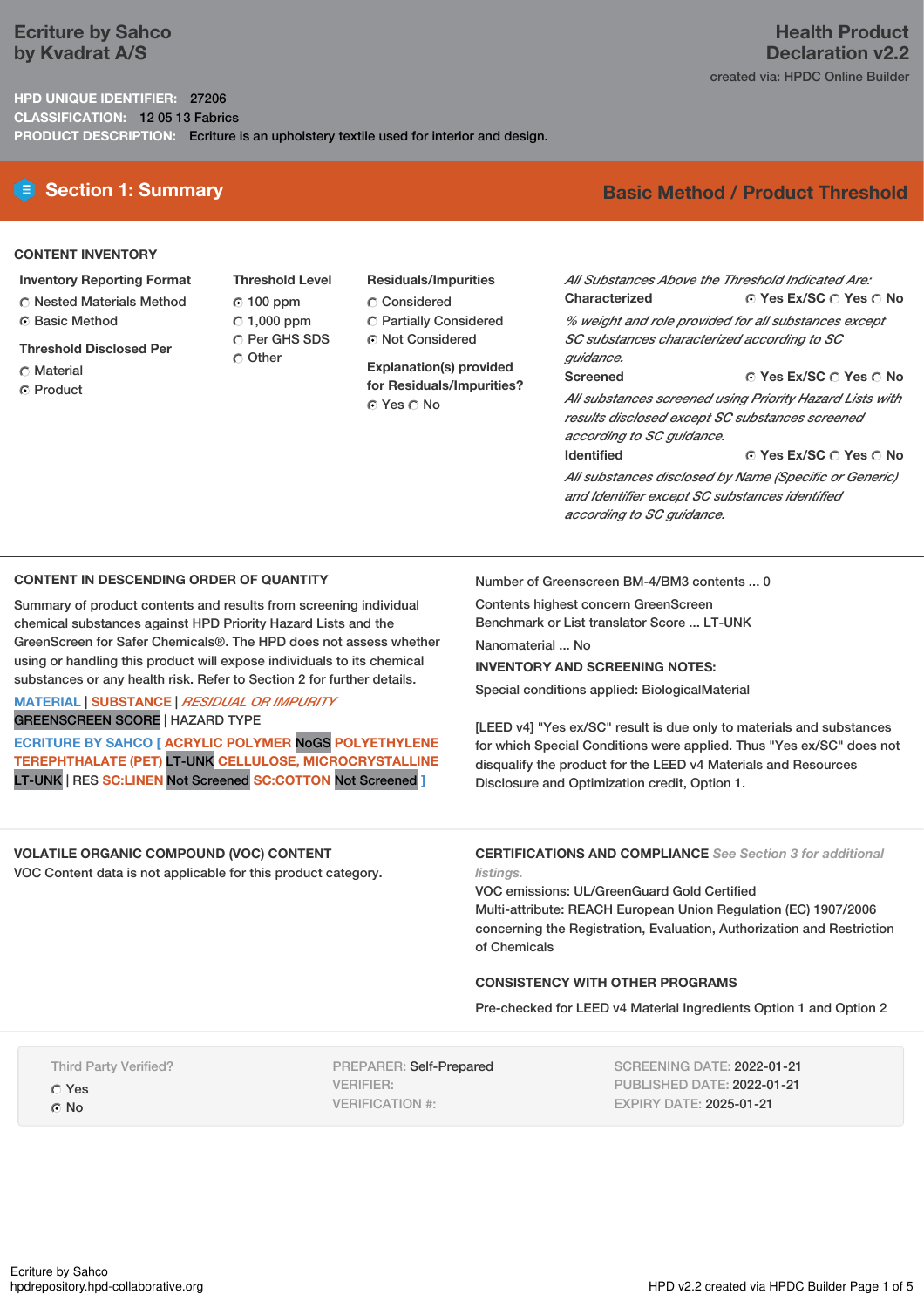This section lists contents in a product based on specific threshold(s) and reports detailed health information including hazards. This HPD uses the *inventory method indicated above, which is one of three possible methods:*

- *Basic Inventory method with Product-level threshold.*
- *Nested Material Inventory method with Product-level threshold*
- *Nested Material Inventory method with individual Material-level thresholds*

Definitions and requirements for the three inventory methods and requirements for each data field can be found in the HPD Open Standard version *2.2, available on the HPDC website at: [www.hpd-collaborative.org/hpd-2-2-standard](https://www.hpd-collaborative.org/hpd-2-2-standard)*

| <b>ECRITURE BY SAHCO</b>                                                                                                           |                                                                                                                                                                                                                                                                                                                                                                                                                 |                                                                |                                                                                                          |                 |                                                     |                |  |  |
|------------------------------------------------------------------------------------------------------------------------------------|-----------------------------------------------------------------------------------------------------------------------------------------------------------------------------------------------------------------------------------------------------------------------------------------------------------------------------------------------------------------------------------------------------------------|----------------------------------------------------------------|----------------------------------------------------------------------------------------------------------|-----------------|-----------------------------------------------------|----------------|--|--|
|                                                                                                                                    | RESIDUALS AND IMPURITIES CONSIDERED: No<br>PRODUCT THRESHOLD: 100 ppm                                                                                                                                                                                                                                                                                                                                           |                                                                |                                                                                                          |                 |                                                     |                |  |  |
|                                                                                                                                    | RESIDUALS AND IMPURITIES NOTES: The residuals/impurities have not been considered as there by our requirements have not been used<br>substances of concern and the textile is produced with a high focus on sustainability in all its processes. The textile follow the EU Ecolabel dye<br>restrictions incl. AZO dye and heavy metal restrictions. No content of formaldehyde. Complies with REACH regulation. |                                                                |                                                                                                          |                 |                                                     |                |  |  |
|                                                                                                                                    | OTHER PRODUCT NOTES: Website link to see further technical specifications and certifications:<br>https://www.kvadrat.dk/en/products/upholstery/600751-ecriture                                                                                                                                                                                                                                                  |                                                                |                                                                                                          |                 |                                                     |                |  |  |
|                                                                                                                                    | <b>ACRYLIC POLYMER</b>                                                                                                                                                                                                                                                                                                                                                                                          |                                                                |                                                                                                          |                 |                                                     | ID: 9063-87-0  |  |  |
|                                                                                                                                    |                                                                                                                                                                                                                                                                                                                                                                                                                 |                                                                | HAZARD SCREENING METHOD: Pharos Chemical and Materials Library HAZARD SCREENING DATE: 2022-01-21 8:37:50 |                 |                                                     |                |  |  |
|                                                                                                                                    | $\%$ : 40,0000                                                                                                                                                                                                                                                                                                                                                                                                  | <b>GS: NoGS</b>                                                |                                                                                                          |                 | RC: None NANO: No SUBSTANCE ROLE: Textile component |                |  |  |
|                                                                                                                                    | <b>HAZARD TYPE</b>                                                                                                                                                                                                                                                                                                                                                                                              | <b>AGENCY AND LIST TITLES</b>                                  | <b>WARNINGS</b>                                                                                          |                 |                                                     |                |  |  |
|                                                                                                                                    | None found                                                                                                                                                                                                                                                                                                                                                                                                      | No warnings found on HPD Priority Hazard Lists                 |                                                                                                          |                 |                                                     |                |  |  |
|                                                                                                                                    | <b>SUBSTANCE NOTES:</b>                                                                                                                                                                                                                                                                                                                                                                                         |                                                                |                                                                                                          |                 |                                                     |                |  |  |
|                                                                                                                                    |                                                                                                                                                                                                                                                                                                                                                                                                                 |                                                                |                                                                                                          |                 |                                                     |                |  |  |
|                                                                                                                                    | POLYETHYLENE TEREPHTHALATE (PET)                                                                                                                                                                                                                                                                                                                                                                                |                                                                |                                                                                                          |                 |                                                     | ID: 25038-59-9 |  |  |
|                                                                                                                                    |                                                                                                                                                                                                                                                                                                                                                                                                                 | HAZARD SCREENING METHOD: Pharos Chemical and Materials Library | HAZARD SCREENING DATE: 2022-01-21 8:38:21                                                                |                 |                                                     |                |  |  |
|                                                                                                                                    | $\%$ : 27,0000                                                                                                                                                                                                                                                                                                                                                                                                  | <b>GS: LT-UNK</b>                                              |                                                                                                          |                 | RC: None NANO: No SUBSTANCE ROLE: Textile component |                |  |  |
|                                                                                                                                    | <b>HAZARD TYPE</b>                                                                                                                                                                                                                                                                                                                                                                                              | <b>AGENCY AND LIST TITLES</b>                                  | <b>WARNINGS</b>                                                                                          |                 |                                                     |                |  |  |
|                                                                                                                                    | None found                                                                                                                                                                                                                                                                                                                                                                                                      |                                                                |                                                                                                          |                 | No warnings found on HPD Priority Hazard Lists      |                |  |  |
|                                                                                                                                    | <b>SUBSTANCE NOTES:</b>                                                                                                                                                                                                                                                                                                                                                                                         |                                                                |                                                                                                          |                 |                                                     |                |  |  |
|                                                                                                                                    |                                                                                                                                                                                                                                                                                                                                                                                                                 |                                                                |                                                                                                          |                 |                                                     |                |  |  |
|                                                                                                                                    | <b>CELLULOSE, MICROCRYSTALLINE</b>                                                                                                                                                                                                                                                                                                                                                                              |                                                                |                                                                                                          |                 |                                                     | ID: 9004-34-6  |  |  |
| HAZARD SCREENING METHOD: Pharos Chemical and Materials Library                                                                     |                                                                                                                                                                                                                                                                                                                                                                                                                 |                                                                | HAZARD SCREENING DATE: 2022-01-21 8:43:21                                                                |                 |                                                     |                |  |  |
|                                                                                                                                    | %:18.0000                                                                                                                                                                                                                                                                                                                                                                                                       | GS: LT-UNK                                                     |                                                                                                          |                 | RC: None NANO: No SUBSTANCE ROLE: Textile component |                |  |  |
|                                                                                                                                    | <b>HAZARD TYPE</b>                                                                                                                                                                                                                                                                                                                                                                                              | <b>AGENCY AND LIST TITLES</b>                                  |                                                                                                          | <b>WARNINGS</b> |                                                     |                |  |  |
| <b>RES</b><br><b>AOEC - Asthmagens</b>                                                                                             |                                                                                                                                                                                                                                                                                                                                                                                                                 |                                                                | Asthmagen (Rs) - sensitizer-induced                                                                      |                 |                                                     |                |  |  |
| SUBSTANCE NOTES: The composition is 18% viscose. Cellulose as main component of the fiber itself is not combined with any hazards. |                                                                                                                                                                                                                                                                                                                                                                                                                 |                                                                |                                                                                                          |                 |                                                     |                |  |  |

Due to the CAS no. a potential hazard is noted in the generic data system. This fiber has not been classified as a hazardous substance in accordance with EC regulations. To date, proper use of this fiber product has not been associated with specific or any detrimental effects on health.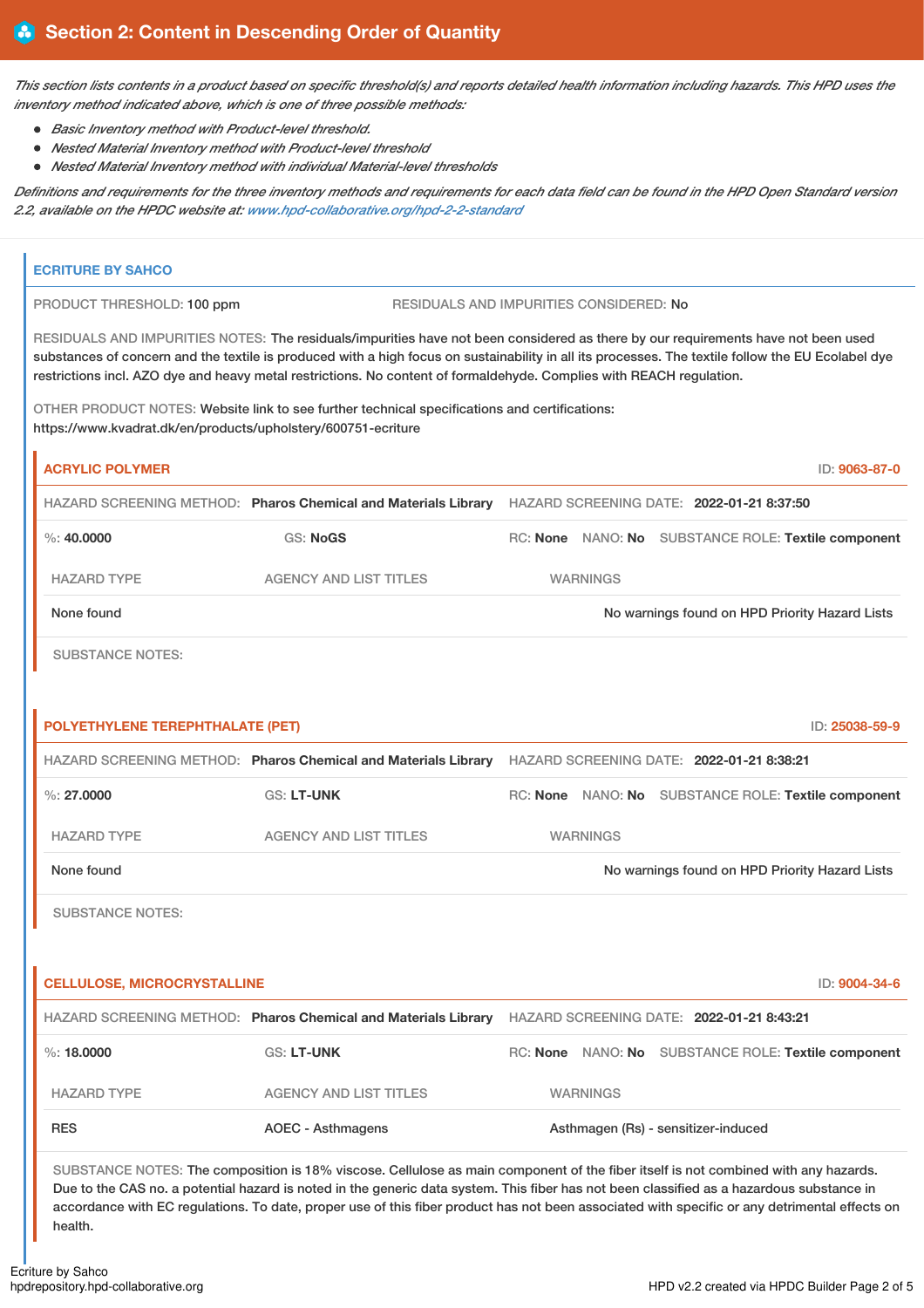| <b>SC:LINEN</b>                                                                                                                                                                                                                                                                                                                                                                                          |                                                                |  |                 |                                                     | ID: SC:Bio |
|----------------------------------------------------------------------------------------------------------------------------------------------------------------------------------------------------------------------------------------------------------------------------------------------------------------------------------------------------------------------------------------------------------|----------------------------------------------------------------|--|-----------------|-----------------------------------------------------|------------|
|                                                                                                                                                                                                                                                                                                                                                                                                          | HAZARD SCREENING METHOD: Pharos Chemical and Materials Library |  |                 | <b>HAZARD SCREENING DATE: Not Screened</b>          |            |
| $\%$ : 9.0000                                                                                                                                                                                                                                                                                                                                                                                            | <b>GS: Not Screened</b>                                        |  |                 | RC: None NANO: No SUBSTANCE ROLE: Textile component |            |
| <b>HAZARD TYPE</b>                                                                                                                                                                                                                                                                                                                                                                                       | <b>AGENCY AND LIST TITLES</b>                                  |  | <b>WARNINGS</b> |                                                     |            |
|                                                                                                                                                                                                                                                                                                                                                                                                          | Hazard Screening not performed                                 |  |                 |                                                     |            |
| <b>SUBSTANCE NOTES:</b><br>Version: SCBioMats/2018-02-23<br>Category: Plant-based materials<br>Identifier: Linen<br>This disclosure does not provide information on allergens, hyper-accumulation of metals, production of any toxic substances during normal<br>metabolic activities, pesticides, and other potential hazards or sources of hazards which may be found in certain biological materials. |                                                                |  |                 |                                                     |            |
| <b>SC:COTTON</b>                                                                                                                                                                                                                                                                                                                                                                                         |                                                                |  |                 |                                                     | ID: SC:Bio |
|                                                                                                                                                                                                                                                                                                                                                                                                          | HAZARD SCREENING METHOD: Pharos Chemical and Materials Library |  |                 | <b>HAZARD SCREENING DATE: Not Screened</b>          |            |
| $\%$ : 6.0000                                                                                                                                                                                                                                                                                                                                                                                            | <b>GS: Not Screened</b>                                        |  |                 | RC: None NANO: No SUBSTANCE ROLE: Textile component |            |
| <b>HAZARD TYPE</b>                                                                                                                                                                                                                                                                                                                                                                                       | <b>AGENCY AND LIST TITLES</b>                                  |  | <b>WARNINGS</b> |                                                     |            |
|                                                                                                                                                                                                                                                                                                                                                                                                          | Hazard Screening not performed                                 |  |                 |                                                     |            |
| <b>SUBSTANCE NOTES:</b><br>Version: SCBioMats/2018-02-23<br>Category: Plant-based materials<br><b>Identifier: Cotton</b>                                                                                                                                                                                                                                                                                 |                                                                |  |                 |                                                     |            |

This disclosure does not provide information on allergens, hyper-accumulation of metals, production of any toxic substances during normal metabolic activities, pesticides, and other potential hazards or sources of hazards which may be found in certain biological materials.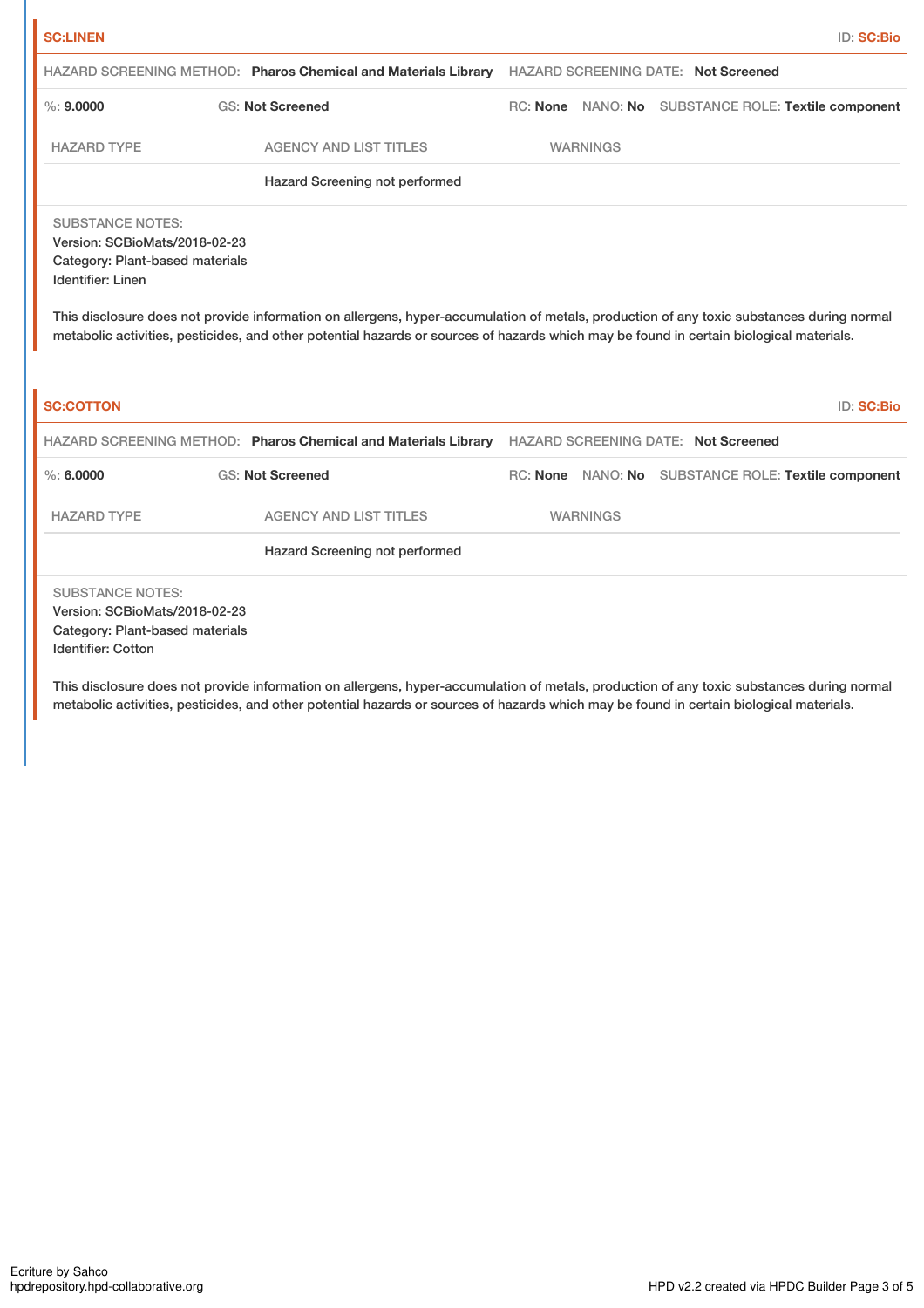This section lists applicable certification and standards compliance information for VOC emissions and VOC content. Other types of health or *environmental performance testing or certifications completed for the product may be provided.*

| <b>VOC EMISSIONS</b>                                                                                                                                                      | <b>UL/GreenGuard Gold Certified</b>                                                                                                          |                                            |  |  |  |
|---------------------------------------------------------------------------------------------------------------------------------------------------------------------------|----------------------------------------------------------------------------------------------------------------------------------------------|--------------------------------------------|--|--|--|
| <b>CERTIFYING PARTY: Third Party</b><br><b>APPLICABLE FACILITIES: AII</b><br><b>CERTIFICATE URL:</b><br>https://www.kvadrat.dk/en/products/upholstery/600751-<br>ecriture | ISSUE DATE: 2021-10- EXPIRY DATE:<br>25                                                                                                      | <b>CERTIFIER OR LAB: UL</b><br>Environment |  |  |  |
| CERTIFICATION AND COMPLIANCE NOTES: As the Greenguard certification is renewed annually there has not been set an expiry date.                                            |                                                                                                                                              |                                            |  |  |  |
| <b>MULTI-ATTRIBUTE</b>                                                                                                                                                    | REACH European Union Regulation (EC) 1907/2006 concerning the Registration,<br><b>Evaluation, Authorization and Restriction of Chemicals</b> |                                            |  |  |  |

| CERTIFYING PARTY: Self-declared                                        | ISSUE DATE: 2007-06- EXPIRY DATE: | <b>CERTIFIER OR LAB: None</b> |
|------------------------------------------------------------------------|-----------------------------------|-------------------------------|
| APPLICABLE FACILITIES: AII<br>CERTIFICATE URL: https://echa.europa.eu/ | 01                                |                               |
| CERTIFICATION AND COMPLIANCE NOTES:                                    |                                   |                               |

# **Section 4: Accessories**

This section lists related products or materials that the manufacturer requires or recommends for installation (such as adhesives or fasteners), maintenance, cleaning, or operations. For information relating to the contents of these related products, refer to their applicable Health Product *Declarations, if available.*

No accessories are required for this product.

# **Section 5: General Notes**

Test results for Ecriture: DURABILITY: 70,000 Martindale. PILLING: 4-5 (ISO 1-5). LIGHTFASTNESS: 6. FIRE TESTS: EN 1021-1/2, BS 5852 part 1, US Cal. Bull. 117-2013, BS 5852 crib 5 with treatment. FASTNESS TO RUBBING: 4-5 (Dry) 3-4 (Wet). SEAM SLIPPAGE: 2 mm (warp), 2 mm (weft)